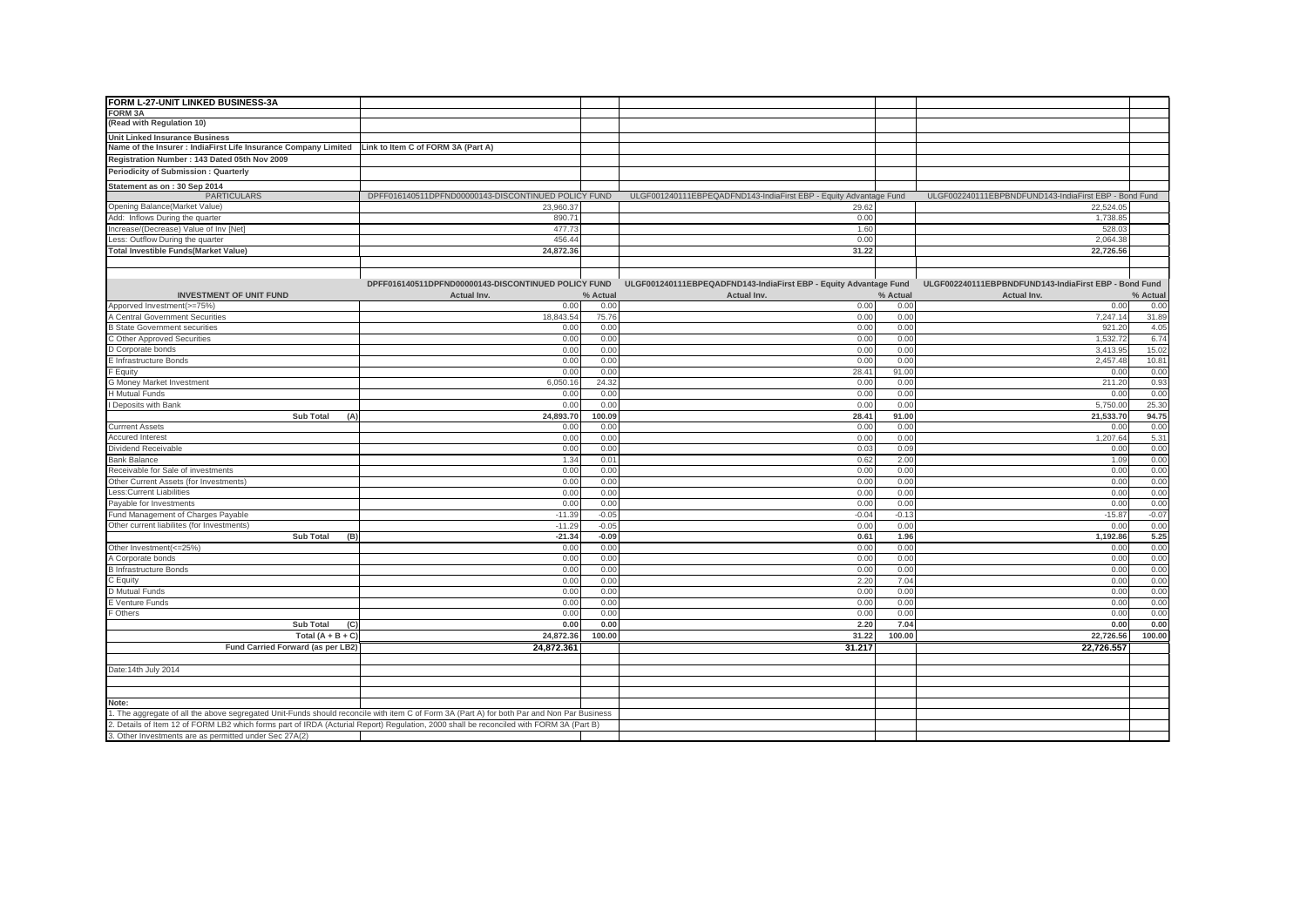| ULGF003240111EBPCSHFUND143-IndiaFirst EBP - Cash Fund |          | ULGF006300713DYNMODFUND143-Indiafirst EBP - Dynamic Moderator Fund |          | ULIF001161109EQUITYFUND143-EQUITY FUND |          | ULIF002161109EQUFUNDPEN143-EQUITY FUND PEN |                                                                                                              |
|-------------------------------------------------------|----------|--------------------------------------------------------------------|----------|----------------------------------------|----------|--------------------------------------------|--------------------------------------------------------------------------------------------------------------|
| 7.75                                                  |          | 4.13                                                               |          | 38,638.93                              |          | 21,690.85                                  |                                                                                                              |
| 0.00                                                  |          | 341.33                                                             |          | 350.19                                 |          | 264.16                                     |                                                                                                              |
| 0.15                                                  |          | $-0.39$                                                            |          | 1,961.48                               |          | 1,112.15                                   |                                                                                                              |
| 0.28                                                  |          | 0.56                                                               |          | 354.25                                 |          | 424.05                                     |                                                                                                              |
| 7.62                                                  |          | 344.51                                                             |          | 40,596.36                              |          | 22,643.11                                  |                                                                                                              |
|                                                       |          |                                                                    |          |                                        |          |                                            |                                                                                                              |
|                                                       |          |                                                                    |          |                                        |          |                                            |                                                                                                              |
| ULGF003240111EBPCSHFUND143-IndiaFirst EBP - Cash Fund |          | ULGF006300713DYNMODFUND143-Indiafirst EBP - Dynamic Moderator Fund |          | ULIF001161109EQUITYFUND143-EQUITY FUND |          | ULIF002161109EQUFUNDPEN143-EQUITY FUND PEN |                                                                                                              |
| Actual Inv.                                           | % Actual | Actual Inv.                                                        | % Actual | Actual Inv.                            | % Actual | Actual Inv.                                | % Actual                                                                                                     |
|                                                       | 0.00     |                                                                    | 0.00     |                                        | 0.00     |                                            |                                                                                                              |
| 0.00                                                  |          | 0.00                                                               |          | 0.00                                   |          | 0.00                                       | 0.00                                                                                                         |
| 0.00                                                  | 0.00     | 214.66                                                             | 62.31    | 0.00                                   | 0.00     | 0.00                                       | 0.00                                                                                                         |
| 0.00                                                  | 0.00     | 0.00                                                               | 0.00     | 0.00                                   | 0.00     | 0.00                                       | $\begin{array}{r}\n 0.00 \\ \hline\n 0.00 \\ \hline\n 0.00 \\ \hline\n 0.00 \\ \hline\n 93.37\n \end{array}$ |
| 0.00                                                  | 0.00     | 0.00                                                               | 0.00     | 0.00                                   | 0.00     | 0.00                                       |                                                                                                              |
| 0.00                                                  | 0.00     | 0.00                                                               | 0.00     | 0.00                                   | 0.00     | 0.00                                       |                                                                                                              |
| 0.00                                                  | 0.00     | 0.00                                                               | 0.00     | 0.00                                   | 0.00     | 0.00                                       |                                                                                                              |
| 0.00                                                  | 0.00     | 48.12                                                              | 13.97    | 38,172.90                              | 94.03    | 21,141.80                                  |                                                                                                              |
| 7.50                                                  | 98.42    | 101.97                                                             | 29.60    | 274.20                                 | 0.68     | 129.80                                     | 0.57                                                                                                         |
| 0.00                                                  | 0.00     | 0.00                                                               | 0.00     | 115.44                                 | 0.28     | 49.71                                      | 0.22                                                                                                         |
| 0.00                                                  | 0.00     | 0.00                                                               | 0.00     | 0.00                                   | 0.00     | 0.00                                       | 0.00                                                                                                         |
| 7.50                                                  | 98.42    | 364.74                                                             | 105.87   | 38,562.54                              | 94.99    | 21,321.32                                  | 94.16                                                                                                        |
| 0.00                                                  | 0.00     | 0.00                                                               | 0.00     | 0.00                                   | 0.00     | 0.00                                       | 0.00                                                                                                         |
| 0.00                                                  | 0.00     | 0.58                                                               | 0.17     | 0.00                                   | 0.00     | 0.00                                       |                                                                                                              |
| 0.00                                                  | 0.00     | 0.00                                                               | 0.00     | 14.48                                  | 0.04     | 7.57                                       | $0.00$<br>$0.03$                                                                                             |
| 0.12                                                  | 1.61     | 0.03                                                               | 0.01     |                                        | 0.01     | 2.01                                       | 0.01                                                                                                         |
|                                                       |          |                                                                    |          | 2.04                                   |          |                                            |                                                                                                              |
| 0.00                                                  | 0.00     | 0.00                                                               | 0.00     | 0.00                                   | 0.00     | 0.00                                       | 0.00                                                                                                         |
| 0.00                                                  | 0.00     | 0.00                                                               | 0.00     | 0.00                                   | 0.00     | 0.00                                       | $\frac{0.00}{0.00}$                                                                                          |
| 0.00                                                  | 0.00     | 0.00                                                               | 0.00     | 0.00                                   | 0.00     | 0.00                                       |                                                                                                              |
| 0.00                                                  | 0.00     | $-26.73$                                                           | $-7.76$  | 0.00                                   | 0.00     | 0.00                                       |                                                                                                              |
| 0.00                                                  | $-0.03$  | $-0.08$                                                            | $-0.02$  | $-47.35$                               | $-0.12$  | $-26.46$                                   |                                                                                                              |
| 0.00                                                  | 0.00     | 0.00                                                               | 0.00     | $-11.26$                               | $-0.03$  | $-55.19$                                   | $-0.12$<br>$-0.24$<br>$-0.32$<br>0.00                                                                        |
| 0.12                                                  | 1.58     | $-26.20$                                                           | $-7.60$  | $-42.08$                               | $-0.10$  | $-72.07$                                   |                                                                                                              |
| 0.00                                                  | 0.00     | 0.00                                                               | 0.00     | 0.00                                   | 0.00     | 0.00                                       |                                                                                                              |
| 0.00                                                  | 0.00     | 0.00                                                               | 0.00     | 0.00                                   | 0.00     | 0.00                                       | 0.00                                                                                                         |
| 0.00                                                  | 0.00     | 0.00                                                               | 0.00     | 0.00                                   | 0.00     | 0.00                                       | 0.00                                                                                                         |
| 0.00                                                  | 0.00     | 5.96                                                               | 1.73     | 2,075.90                               | 5.11     | 1,393.86                                   | 6.16                                                                                                         |
| 0.00                                                  | 0.00     | 0.00                                                               | 0.00     | 0.00                                   | 0.00     | 0.00                                       | 0.00                                                                                                         |
| 0.00                                                  | 0.00     | 0.00                                                               | 0.00     | 0.00                                   | 0.00     | 0.00                                       | 0.00                                                                                                         |
|                                                       |          | 0.00                                                               | 0.00     |                                        | 0.00     | 0.00                                       | 0.00                                                                                                         |
| 0.00                                                  | 0.00     |                                                                    |          | 0.00                                   |          |                                            |                                                                                                              |
| 0.00                                                  | 0.00     | 5.96                                                               | 1.73     | 2,075.90                               | 5.11     | 1,393.86                                   | 6.16                                                                                                         |
| 7.62                                                  | 100.00   | 344.51                                                             | 100.00   | 40,596.36                              | 100.00   | 22,643.11                                  | 100.00                                                                                                       |
| 7.620                                                 |          | 344.505                                                            |          | 40,596.356                             |          | 22,643.113                                 |                                                                                                              |
|                                                       |          |                                                                    |          |                                        |          |                                            |                                                                                                              |
|                                                       |          |                                                                    |          |                                        |          |                                            |                                                                                                              |
|                                                       |          |                                                                    |          |                                        |          |                                            |                                                                                                              |
|                                                       |          |                                                                    |          |                                        |          |                                            |                                                                                                              |
|                                                       |          |                                                                    |          |                                        |          |                                            |                                                                                                              |
|                                                       |          |                                                                    |          |                                        |          |                                            |                                                                                                              |
|                                                       |          |                                                                    |          |                                        |          |                                            |                                                                                                              |
|                                                       |          |                                                                    |          |                                        |          |                                            |                                                                                                              |
|                                                       |          |                                                                    |          |                                        |          |                                            |                                                                                                              |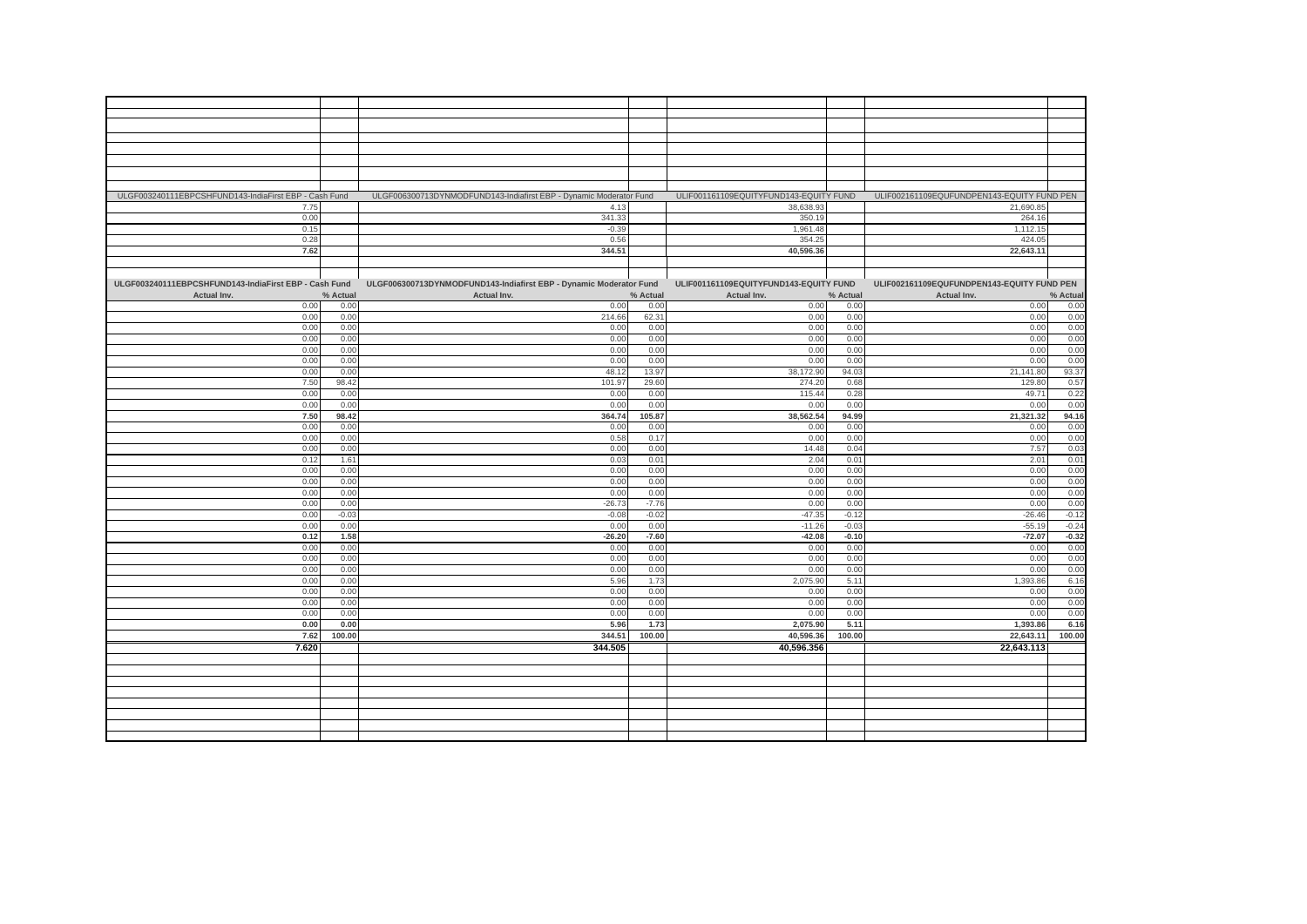|                                      |           |          |             |          |             |          | ULIF003161109DEBTFUND00143-DEBT FUND ULIF004161109DEBFUNDPEN143-DEBT FUND PENSION ULIF005161109BALANCEDFN143-BALANCED FUND ULIF006161109BALFUNDPEN143-Balanced Fund Pension |          | ULIF007161109LIQUIDFUND143-LIQUID FUND |          |
|--------------------------------------|-----------|----------|-------------|----------|-------------|----------|-----------------------------------------------------------------------------------------------------------------------------------------------------------------------------|----------|----------------------------------------|----------|
|                                      | 4,767.08  |          | 6,966.93    |          | 23,554.77   |          | 18,295.85                                                                                                                                                                   |          | 7.72                                   |          |
|                                      | 162.33    |          | 112.69      |          | 284.00      |          | 155.78                                                                                                                                                                      |          | 1.05                                   |          |
|                                      | 105.60    |          | 148.98      |          | 833.71      |          | 616.80                                                                                                                                                                      |          | 0.13                                   |          |
|                                      | 42.95     |          | 159.35      |          | 144.06      |          | 264.80                                                                                                                                                                      |          | 0.59                                   |          |
|                                      | 4.992.06  |          | 7,069.25    |          | 24.528.42   |          | 18,803.64                                                                                                                                                                   |          | 8.31                                   |          |
|                                      |           |          |             |          |             |          |                                                                                                                                                                             |          |                                        |          |
|                                      |           |          |             |          |             |          |                                                                                                                                                                             |          |                                        |          |
| ULIF003161109DEBTFUND00143-DEBT FUND |           |          |             |          |             |          | ULIF004161109DEBFUNDPEN143-DEBT FUND PENSION ULIF005161109BALANCEDFN143-BALANCED FUND ULIF006161109BALFUNDPEN143-Balanced Fund Pension                                      |          | ULIF007161109LIQUIDFUND143-LIQUID FUND |          |
| Actual Inv.                          |           | % Actual | Actual Inv. | % Actual | Actual Inv. | % Actual | Actual Inv.                                                                                                                                                                 | % Actual | Actual Inv.                            | % Actual |
|                                      | 0.00      | 0.00     | 0.00        | 0.00     | 0.00        | 0.00     | 0.00                                                                                                                                                                        | 0.00     | 0.00                                   | 0.00     |
|                                      | 2,153.32  | 43.13    | 2,787.93    | 39.44    | 3,643.27    | 14.85    | 2,625.91                                                                                                                                                                    | 13.96    | 0.00                                   | 0.00     |
|                                      |           |          |             |          |             | 0.51     |                                                                                                                                                                             |          |                                        | 0.00     |
|                                      | 174.12    | 3.49     | 198.7'      | 2.81     | 124.45      |          | 124.45                                                                                                                                                                      | 0.66     | 0.00                                   |          |
|                                      | 259.7     | 5.20     | 155.87      | 2.20     | 441.63      | 1.80     | 337.72                                                                                                                                                                      | 1.80     | 0.00                                   | 0.00     |
|                                      | 949.59    | 19.02    | 1,467.67    | 20.76    | 1,395.6     | 5.69     | 1,169.30                                                                                                                                                                    | 6.22     | 0.00                                   | 0.00     |
|                                      | 1.088.89  | 21.81    | 1,867.58    | 26.42    | 2.385.22    | 9.72     | 2,027.40                                                                                                                                                                    | 10.78    | 0.00                                   | 0.00     |
|                                      | 0.00      | 0.00     | 0.00        | 0.00     | 13.926.9    | 56.78    | 10,764.08                                                                                                                                                                   | 57.24    | 0.00                                   | 0.00     |
|                                      | 160.20    | 3.21     | 179.10      | 2.53     | 625.60      | 2.55     | 261.40                                                                                                                                                                      | 1.39     | 8.30                                   | 99.82    |
|                                      | 0.10      | 0.00     | 0.00        | 0.00     | 758.0       | 3.09     | 351.35                                                                                                                                                                      | 1.87     | 0.00                                   | 0.00     |
|                                      | 100.00    | 2.00     | 245.00      | 3.47     | 75.00       | 0.31     | 0.00                                                                                                                                                                        | 0.00     | 0.00                                   | 0.00     |
|                                      | 4.886.01  | 97.88    | 6,901.86    | 97.63    | 23,375.75   | 95.30    | 17,661.60                                                                                                                                                                   | 93.93    | 8.30                                   | 99.82    |
|                                      | 0.00      | 0.00     | 0.00        | 0.00     | 0.00        | 0.00     | 0.00                                                                                                                                                                        | 0.00     | 0.00                                   | 0.00     |
|                                      | 162.28    | 3.25     | 224.5'      | 3.18     | 305.37      | 1.24     | 218.29                                                                                                                                                                      | 1.16     | 0.00                                   | 0.00     |
|                                      | 0.00      | 0.00     | 0.00        | 0.00     | 6.73        | 0.03     | 5.91                                                                                                                                                                        | 0.03     | 0.00                                   | 0.00     |
|                                      | 1.04      | 0.02     | 1.07        | 0.02     | 2.19        | 0.01     | 2.08                                                                                                                                                                        | 0.01     | 0.03                                   | 0.35     |
|                                      | 0.00      | 0.00     | 0.00        | 0.00     | 0.00        | 0.00     | 0.00                                                                                                                                                                        | 0.00     | 0.00                                   | 0.00     |
|                                      | 0.04      | 0.00     | 1.81        | 0.03     | 0.00        | 0.00     | 0.00                                                                                                                                                                        | 0.00     | 0.00                                   | 0.00     |
|                                      | 0.00      | 0.00     | 0.00        | 0.00     | 0.00        | 0.00     | 0.00                                                                                                                                                                        | 0.00     | 0.00                                   | 0.00     |
|                                      | $-51.25$  | $-1.03$  | $-51.25$    | $-0.73$  | 0.00        | 0.00     | 0.00                                                                                                                                                                        | 0.00     | 0.00                                   | 0.00     |
|                                      | $-5.72$   | $-0.11$  | $-8.14$     | $-0.12$  | $-28.46$    | $-0.12$  | $-21.87$                                                                                                                                                                    | $-0.12$  | $-0.01$                                | $-0.12$  |
|                                      | $-0.34$   | $-0.01$  | $-0.60$     | $-0.01$  | 0.43        | 0.00     | $-30.61$                                                                                                                                                                    | $-0.16$  | $-0.01$                                | $-0.06$  |
|                                      | 106.05    | 2.12     | 167.39      | 2.37     | 286.26      | 1.17     | 173.79                                                                                                                                                                      | 0.92     | 0.01                                   | 0.18     |
|                                      |           | 0.00     |             |          |             |          |                                                                                                                                                                             |          |                                        | 0.00     |
|                                      | 0.00      |          | 0.00        | 0.00     | 0.00        | 0.00     | 0.00                                                                                                                                                                        | 0.00     | 0.00                                   | 0.00     |
|                                      | 0.00      | 0.00     | 0.00        | 0.00     | 0.00        | 0.00     | 0.00                                                                                                                                                                        | 0.00     | 0.00                                   |          |
|                                      | 0.00      | 0.00     | 0.00        | 0.00     | 0.00        | 0.00     | 0.00                                                                                                                                                                        | 0.00     | 0.00                                   | 0.00     |
|                                      | 0.00      | 0.00     | 0.00        | 0.00     | 866.4       | 3.53     | 968.24                                                                                                                                                                      | 5.15     | 0.00                                   | 0.00     |
|                                      | 0.00      | 0.00     | 0.00        | 0.00     | 0.00        | 0.00     | 0.00                                                                                                                                                                        | 0.00     | 0.00                                   | 0.00     |
|                                      | 0.00      | 0.00     | 0.00        | 0.00     | 0.00        | 0.00     | 0.00                                                                                                                                                                        | 0.00     | 0.00                                   | 0.00     |
|                                      | 0.00      | 0.00     | 0.00        | 0.00     | 0.00        | 0.00     | 0.00                                                                                                                                                                        | 0.00     | 0.00                                   | 0.00     |
|                                      | 0.00      | 0.00     | 0.00        | 0.00     | 866.41      | 3.53     | 968.24                                                                                                                                                                      | 5.15     | 0.00                                   | 0.00     |
|                                      | 4,992.06  | 100.00   | 7,069.25    | 100.00   | 24,528.42   | 100.00   | 18,803.64                                                                                                                                                                   | 100.00   | 8.31                                   | 100.00   |
|                                      | 4,992.055 |          | 7,069.247   |          | 24,528.417  |          | 18,803.637                                                                                                                                                                  |          | 8.315                                  |          |
|                                      |           |          |             |          |             |          |                                                                                                                                                                             |          |                                        |          |
|                                      |           |          |             |          |             |          |                                                                                                                                                                             |          |                                        |          |
|                                      |           |          |             |          |             |          |                                                                                                                                                                             |          |                                        |          |
|                                      |           |          |             |          |             |          |                                                                                                                                                                             |          |                                        |          |
|                                      |           |          |             |          |             |          |                                                                                                                                                                             |          |                                        |          |
|                                      |           |          |             |          |             |          |                                                                                                                                                                             |          |                                        |          |
|                                      |           |          |             |          |             |          |                                                                                                                                                                             |          |                                        |          |
|                                      |           |          |             |          |             |          |                                                                                                                                                                             |          |                                        |          |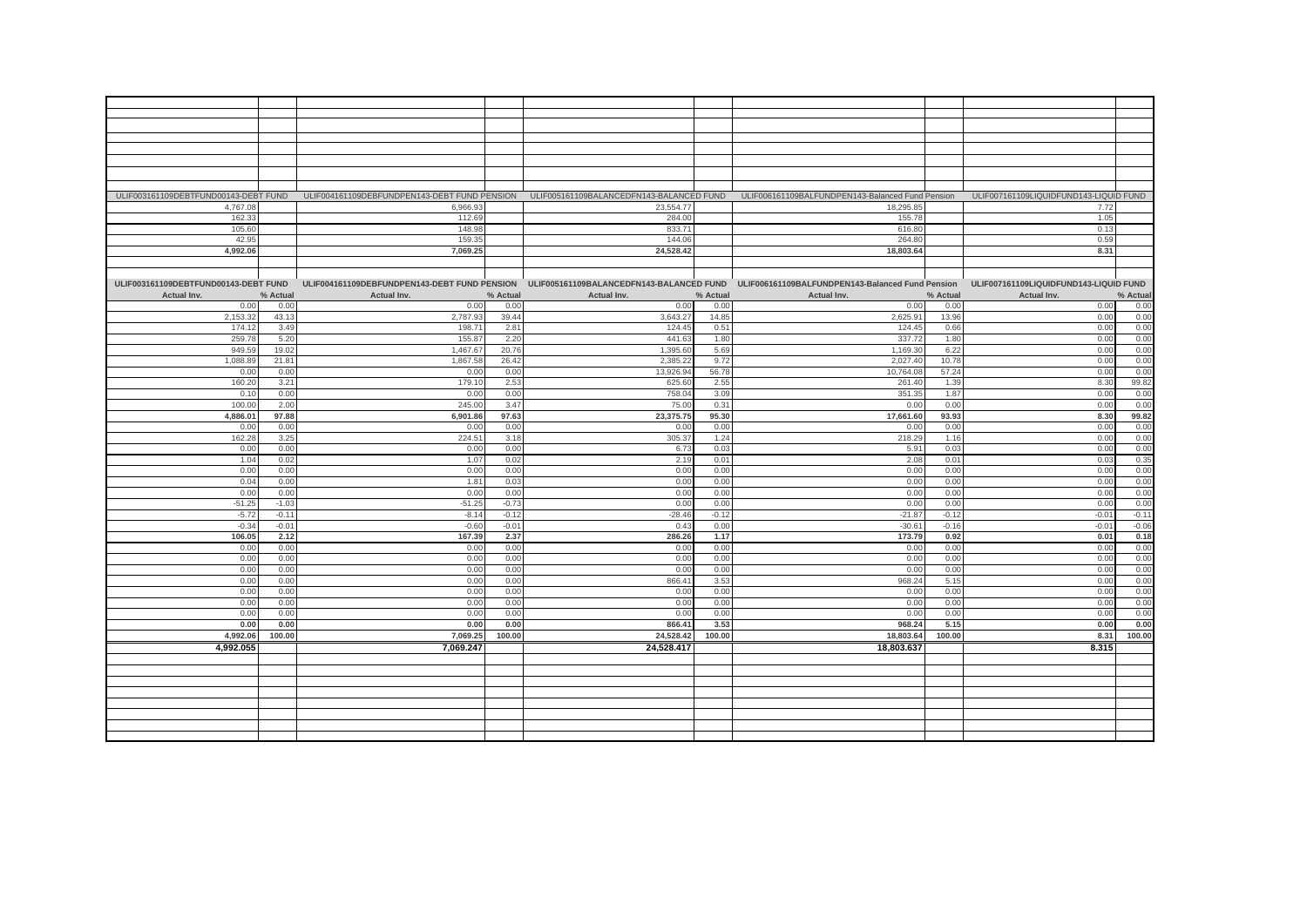| ULIF008161109LIQFUNDPEN143-LIQUID FUND PEN ULIF009010910EQUTY1FUND143-EQUITY FUND 1 ULIF010010910DEBT01FUND143-DEBT FUND 1 |          |                                          |          |                                        |          | ULIF011010910BALAN1FUND143-Balanced Fund 1 |          | ULIF012010910INDTRAFUND143-INDEX TRACKER FUND |          |
|----------------------------------------------------------------------------------------------------------------------------|----------|------------------------------------------|----------|----------------------------------------|----------|--------------------------------------------|----------|-----------------------------------------------|----------|
| 73.03                                                                                                                      |          | 70,637.74                                |          | 40,100.77                              |          | 40,149.31                                  |          | 1,604.01                                      |          |
| 2.16                                                                                                                       |          | 2,066.02                                 |          | 3,464.50                               |          | 615.03                                     |          | 29.59                                         |          |
| 1.24                                                                                                                       |          | 3,916.06                                 |          | 909.84                                 |          | 1,670.18                                   |          | 77.21                                         |          |
|                                                                                                                            |          |                                          |          |                                        |          |                                            |          |                                               |          |
| 2.12                                                                                                                       |          | 1,464.51                                 |          | 342.06                                 |          | 158.26                                     |          | 20.01                                         |          |
| 74.30                                                                                                                      |          | 75,155.31                                |          | 44,133.06                              |          | 42,276.25                                  |          | 1,690.81                                      |          |
|                                                                                                                            |          |                                          |          |                                        |          |                                            |          |                                               |          |
|                                                                                                                            |          |                                          |          |                                        |          |                                            |          |                                               |          |
| ULIF008161109LIQFUNDPEN143-LIQUID FUND PEN                                                                                 |          | ULIF009010910EQUTY1FUND143-EQUITY FUND 1 |          | ULIF010010910DEBT01FUND143-DEBT FUND 1 |          | ULIF011010910BALAN1FUND143-Balanced Fund 1 |          | ULIF012010910INDTRAFUND143-INDEX TRACKER FUND |          |
| Actual Inv.                                                                                                                | % Actual | Actual Inv.                              | % Actual | Actual Inv.                            | % Actual | Actual Inv.                                | % Actual | Actual Inv.                                   | % Actual |
| 0.00                                                                                                                       | 0.00     | 0.00                                     | 0.00     | 0.00                                   | 0.00     | 0.00                                       | 0.00     | 0.00                                          | 0.00     |
|                                                                                                                            |          |                                          |          |                                        |          |                                            |          |                                               |          |
| 0.00                                                                                                                       | 0.00     | 0.00                                     | 0.00     | 18,212.19                              | 41.27    | 5,699.09                                   | 13.48    | 0.00                                          | 0.00     |
| 0.00                                                                                                                       | 0.00     | 0.00                                     | 0.00     | 1,641.18                               | 3.72     | 199.10                                     | 0.47     | 0.00                                          | 0.00     |
| 0.00                                                                                                                       | 0.00     | 0.00                                     | 0.00     | 3,143.37                               | 7.12     | 1,454.78                                   | 3.44     | 0.00                                          | 0.00     |
| 0.00                                                                                                                       | 0.00     | 0.00                                     | 0.00     | 4,741.61                               | 10.74    | 1,876.73                                   | 4.44     | 0.00                                          | 0.00     |
| 0.00                                                                                                                       | 0.00     | 0.00                                     | 0.00     | 10,798.43                              | 24.47    | 5,334.0                                    | 12.62    | 0.00                                          | 0.00     |
| 0.00                                                                                                                       | 0.00     | 70,348.69                                | 93.60    | 0.00                                   | 0.00     | 23,762.0                                   | 56.2'    | ,566.24                                       | 92.63    |
| 73.40                                                                                                                      | 98.78    | 868.1                                    | 1.16     | 1,633.10                               | 3.70     | 684.8                                      | 1.62     | 41.50                                         | 2.45     |
|                                                                                                                            |          |                                          |          |                                        |          |                                            |          |                                               |          |
| 0.00                                                                                                                       | 0.00     | 157.02                                   | 0.21     | 0.56                                   | 0.00     | 1,007.8                                    | 2.38     | 0.00                                          | 0.00     |
| 0.00                                                                                                                       | 0.00     | 0.00                                     | 0.00     | 2,770.00                               | 6.28     | 100.0                                      | 0.24     | 0.00                                          | 0.00     |
| 73.40                                                                                                                      | 98.78    | 71,373.81                                | 94.97    | 42,940.43                              | 97.30    | 40,118.40                                  | 94.90    | 1,607.74                                      | 95.09    |
| 0.00                                                                                                                       | 0.00     | 0.00                                     | 0.00     | 0.00                                   | 0.00     | 0.00                                       | 0.00     | 0.00                                          | 0.00     |
| 0.00                                                                                                                       | 0.00     | 0.00                                     | 0.00     | 1,616.39                               | 3.66     | 562.43                                     | 1.33     | 0.00                                          | 0.00     |
| 0.00                                                                                                                       |          | 23.74                                    | 0.03     | 0.00                                   | 0.00     |                                            | 0.02     | 0.39                                          | 0.02     |
|                                                                                                                            | 0.00     |                                          |          |                                        |          | 10.73                                      |          |                                               |          |
| 0.99                                                                                                                       | 1.33     | 2.19                                     | 0.00     | 1.33                                   | 0.00     | 2.13                                       | 0.00     | 0.11                                          | 0.01     |
| 0.00                                                                                                                       | 0.00     | 0.00                                     | 0.00     | 0.00                                   | 0.00     | 0.00                                       | 0.00     | 0.00                                          | 0.00     |
| 0.00                                                                                                                       | 0.00     | 0.00                                     | 0.00     | 39.18                                  | 0.09     | 12.96                                      | 0.03     | 0.29                                          | 0.02     |
| 0.00                                                                                                                       | 0.00     | 0.00                                     | 0.00     | 0.00                                   | 0.00     | 0.00                                       | 0.00     | 0.00                                          | 0.00     |
| 0.00                                                                                                                       | 0.00     | 0.00                                     | 0.00     | $-410.03$                              | $-0.93$  | 0.00                                       | 0.00     | 0.00                                          | 0.00     |
| $-0.09$                                                                                                                    | $-0.11$  | $-94.16$                                 | $-0.13$  | $-54.25$                               | $-0.12$  | $-52.78$                                   | $-0.12$  | $-2.13$                                       | $-0.13$  |
| 0.00                                                                                                                       | 0.00     | $-7.35$                                  | $-0.01$  | 0.00                                   | 0.00     | 0.00                                       | 0.00     | 0.00                                          | 0.00     |
|                                                                                                                            |          |                                          |          |                                        |          |                                            |          |                                               |          |
| 0.90                                                                                                                       | 1.22     | $-75.58$                                 | $-0.10$  | 1,192.63                               | 2.70     | 535.47                                     | 1.26     | $-1.35$                                       | $-0.08$  |
| 0.00                                                                                                                       | 0.00     | 0.00                                     | 0.00     | 0.00                                   | 0.00     | 0.00                                       | 0.00     | 0.00                                          | 0.00     |
| 0.00                                                                                                                       | 0.00     | 0.00                                     | 0.00     | 0.00                                   | 0.00     | 0.00                                       | 0.00     | 0.00                                          | 0.00     |
| 0.00                                                                                                                       | 0.00     | 0.00                                     | 0.00     | 0.00                                   | 0.00     | 0.00                                       | 0.00     | 0.00                                          | 0.00     |
| 0.00                                                                                                                       | 0.00     | 3,857.09                                 | 5.13     | 0.00                                   | 0.00     | 1,622.39                                   | 3.84     | 84.42                                         | 4.99     |
| 0.00                                                                                                                       | 0.00     | 0.00                                     | 0.00     | 0.00                                   | 0.00     | 0.00                                       | 0.00     | 0.00                                          | 0.00     |
| 0.00                                                                                                                       | 0.00     | 0.00                                     | 0.00     | 0.00                                   | 0.00     | 0.00                                       | 0.00     | 0.00                                          | 0.00     |
|                                                                                                                            |          |                                          |          |                                        |          |                                            |          |                                               | 0.00     |
| 0.00                                                                                                                       | 0.00     | 0.00                                     | 0.00     | 0.00                                   | 0.00     | 0.00                                       | 0.00     | 0.00                                          |          |
| 0.00                                                                                                                       | 0.00     | 3,857.09                                 | 5.13     | 0.00                                   | 0.00     | 1,622.39                                   | 3.84     | 84.42                                         | 4.99     |
| 74.30                                                                                                                      | 100.00   | 75,155.31                                | 100.00   | 44,133.06                              | 100.00   | 42,276.25                                  | 100.00   | 1,690.81                                      | 100.00   |
| 74.305                                                                                                                     |          | 75,155.313                               |          | 44,133.058                             |          | 42,276.252                                 |          | 1,690.811                                     |          |
|                                                                                                                            |          |                                          |          |                                        |          |                                            |          |                                               |          |
|                                                                                                                            |          |                                          |          |                                        |          |                                            |          |                                               |          |
|                                                                                                                            |          |                                          |          |                                        |          |                                            |          |                                               |          |
|                                                                                                                            |          |                                          |          |                                        |          |                                            |          |                                               |          |
|                                                                                                                            |          |                                          |          |                                        |          |                                            |          |                                               |          |
|                                                                                                                            |          |                                          |          |                                        |          |                                            |          |                                               |          |
|                                                                                                                            |          |                                          |          |                                        |          |                                            |          |                                               |          |
|                                                                                                                            |          |                                          |          |                                        |          |                                            |          |                                               |          |
|                                                                                                                            |          |                                          |          |                                        |          |                                            |          |                                               |          |
|                                                                                                                            |          |                                          |          |                                        |          |                                            |          |                                               |          |